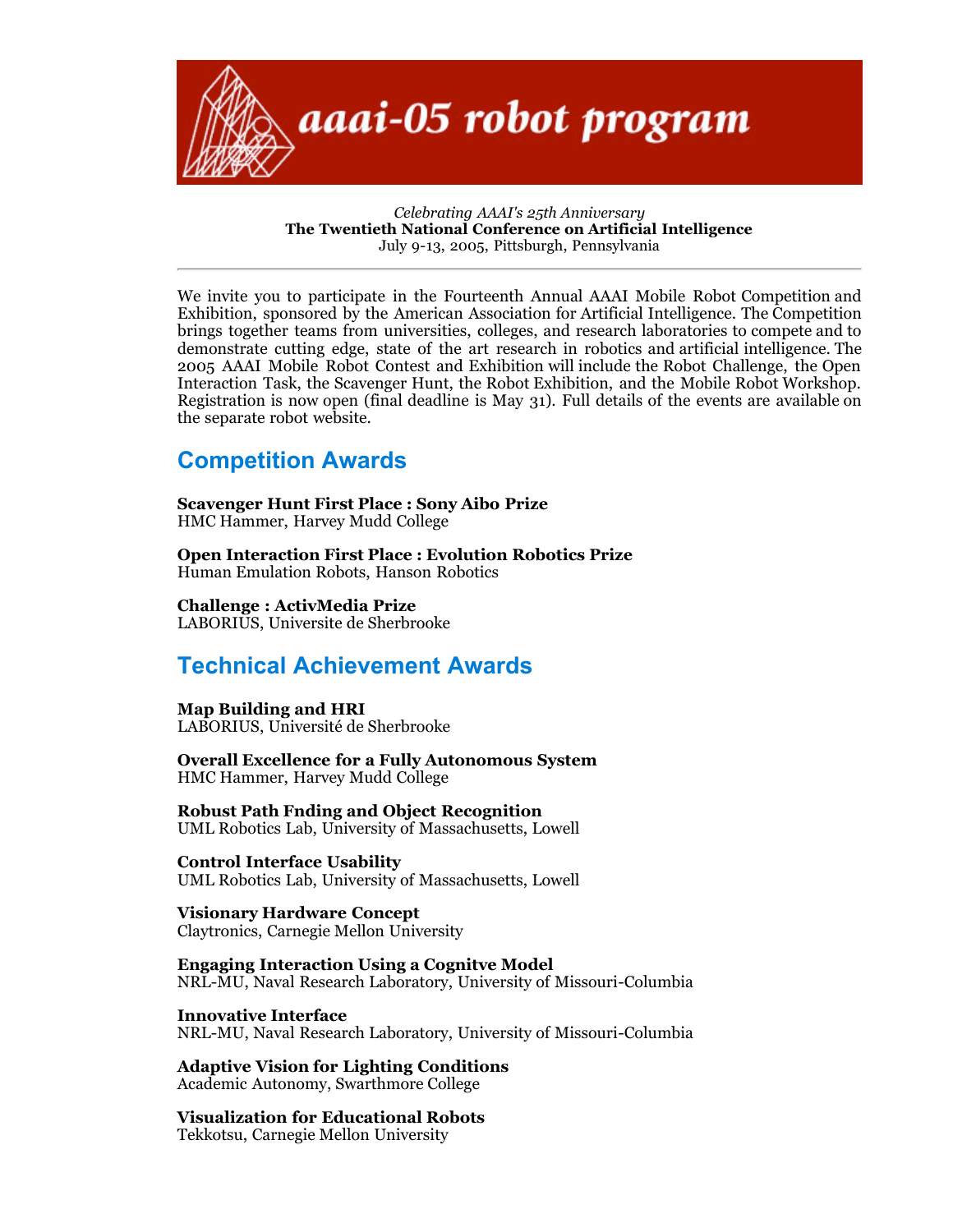## **Honorable Mentions**

#### **Audience Participation**

Pink Team Searching, Carnegie Mellon University

**Promising Application and Domain** Drexel Autonomous Systems Lab, Drexel University

**Adaptability and Disaster Recovery** Kansas State University, Kansas State University

**Interdisciplinary Field Integration**

Stony Brook Robot Design Team, Stony Brook University

**Robust Tracking and Real Time Adaptability** CMDash'05, Carnegie Mellon University

**Potential for Social Impact** University of Pittsburgh

# **Important Dates**

If you intend to participate and you require travel funding, you must register your team by May 15, 2005 using the on-line registration system. The final registration form with payment is due on May 31, 2005.

## **The Robot Challenge**

*Chair:* Ashley Stroupe, Jet Propulsion Lab, (Ashley.W.Stroupe at jpl.nasa gov)

The goal of the Robot Challenge is to work toward the development an interactive social robot. Toward that end, the Challenge requires that the robot participate in the AAAI conference. Aspects of conference participation goals include locating the conference registration desk, registering for the conference, perform volunteer duties, and present talk (and answer questions) at a prescribed time and location. Additionally, the robot should socially interact with other conference participants. Navigational technical challenges include dynamic crowded environments, natural landmark detection, direction understanding and following, and map reading. Social interaction challenges may include natural conversation regarding the robot and the conference and personalization of conversation with recognized individuals (by name, badge, or face). All of these things should be done in as close to the normal environment as possible.

## **Scavenger Hunt**

*Chair:* Doug Blank, Bryn Mawr College, (dblank at cs.brynmawr edu)

Robots search the conference hotel area for a checklist of given objects such as people or information located at specific locations or at a specific time. This task will require robots to navigate and map a dynamic area with moving objects/people in order to acquire objects to satisfy the checklist.

We welcome a variety of teams to enter with one or more robots and/or human operators, yet every entrant must demonstrate AI techniques during the competition. A key aspect of this event is having the robots interact with people in the environment during timed missions run throughout the course of the conference. More specific rules and guidelines will be posted shortly. We encourage urban search and rescue teams with AI components to consider joining this event.

## **Open Interaction Task**

*Chair:* Ashley Stroupe, Jet Propulsion Lab, (Ashley.W.Stroupe at jpl.nasa gov)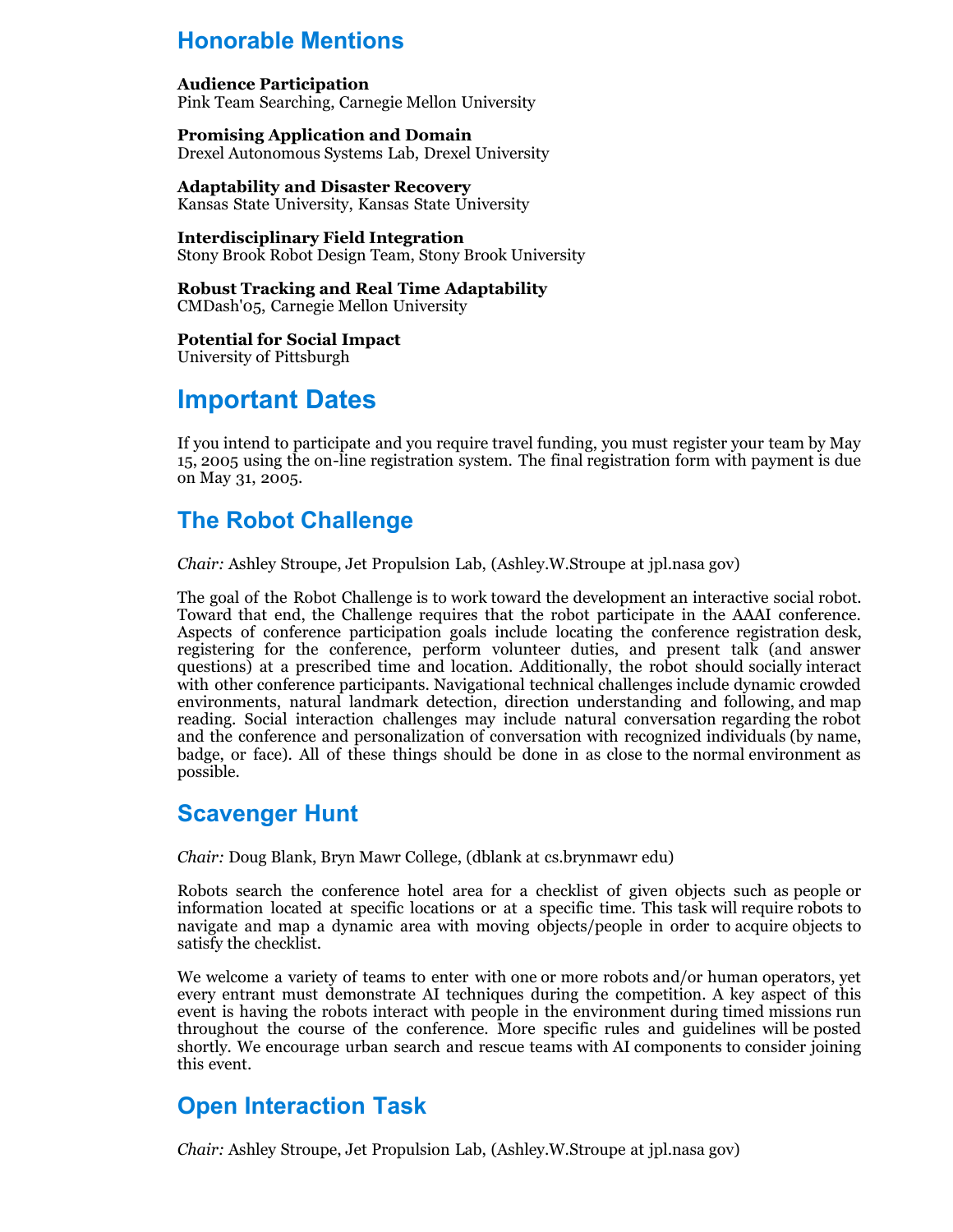This event will take the place of the Robot Host event in past years and will probably involve interacting with conference attendees to achieve a particular task in an unstructured environment.

The goal of the Open Interaction Task event is to entertain people using robots and to provide AI and robotics researchers a refreshing venue for demonstrating AI techniques for interactive, entertainment, and social robots. Some of the topics include navigation, cognitive modeling, perception, emotional state modeling, natural language processing, and human-robot interaction.

Entrants may be any system that demonstrates some level of AI. In particular, we are looking for systems that are entertaining and strongly encourage teams to include human-robot interaction as part of their entry.

#### **The Robot Exhibition**

*Education Chair:* Lloyd Greenwald, Drexel University, (lgreenwa at cs.drexel edu)

*Research Chair:* Magdalena Bugajska, Navel Research Labs, (magda aic.nrl.navy mil)

The mission of the Robot Exhibition is to demonstrate state of the art research in a less structured environment than the competition events. The exhibition gives researchers an opportunity to showcase current robotics and embodied-AI research that does not fit into the competition tasks.

#### **The Mobile Robot Workshop**

A robotics workshop will be held on the last day of the conference. Teams who receive travel support must attend and present at the workshop. All other participants are strongly encouraged to attend and present. A research paper will be required within one month after the end of the workshop, and will be published in a workshop proceedings by AAAI.

#### **Abstracts**

Low-Cost Outdoor Robot Platform for the Penn State Abington Mini Grand Challenge *Robert Avanzato*

Pyro: An Integrated Environment for Robotics Education *Douglas Blank, Deepak Kumar, Lisa Meeden, and Holly Yanco*

Ready or Not, Here I Come ... *Magdalena Bugajska, William Adams, Scott Thomas, J. Gregory Trafton, and Alan C. Schultz*

Robots in an Intelligent Systems Course *Debra Burhans, Andre Nelson, and Victoria Steck*

Scavenging with a Laptop Robot *Alan Davidson, Mac Mason, Susanna Ricco, Ben Tribelhorn, and Zachary Dodds*

Social Tag: Finding the Person with the Pink Hat *Carl DiSalvo, Didac Font, Laura Hiatt, Nik Melchior, Marek Michalowski, and Reid Simmons*

Upending the Uncanny Valley *David Hanson, Andrew Olney, Steve Prilliman, Eric Mathews, Marge Zielke, Derek Hammons, Raul Fernandez, and Harry Stephanou*

Catoms: Moving Robots Without Moving Parts *Brian Kirby, Jason Campbell, Burak Aksak, Padmanabhan Pillai, James Hoburg, Todd Mowry, and Seth Copen Goldstein*

NavBot: The Navigational Search-and-Rescue Robot *Matthew Marge, Ayman Sawas, Juan Carlos Liberato, Murtaza M. Karim, Manish Muttreja,*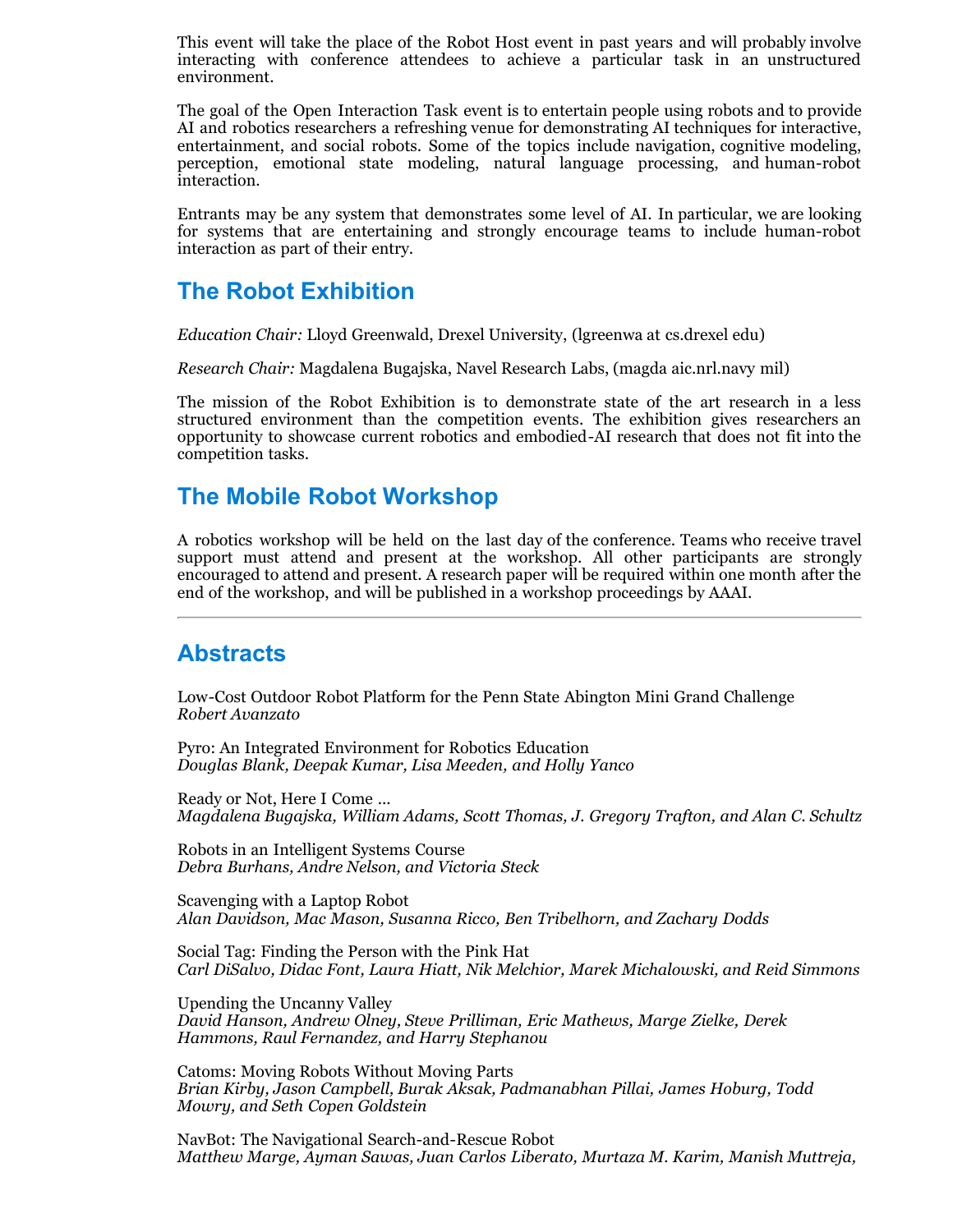*Nader Alrawahi, and Brian Fink*

A Brochette of Socially Interactive Robots *F. Michaud, D. Létourneau, P. Lepage, Y. Morin, F. Gagnon, P. Giguère, É. Beaudry, Y. Brosseau, C. Côté, A. Duquette, J.-F. Laplante, M.-A. Legault, P. Moisan, A. Ponchon, C. Raüevsky, M.-A. Roux, T. Salter, J.-M. Valin, S. Caron, P. Masson, F. Kabanza, and M. Lauria*

*Matthew Marge, Ayman Sawas, Juan Carlos Liberato, Murtaza M. Karim, Manish Muttreja,*

Indoor Aerial Robot Competition: Challenges in Search and Rescue Applications *Paul Y. Oh, William E. Green, and Keith W. Sevcik*

Toward Affective Cognitive Robots for Human-Robot Interaction *M. Scheutz, J. Kramer, C. Middendorff, P. Schermerhorn, M. Heilman, D. Anderson, and P. Bui*

Using a Sketch Pad Interface for Interacting with a Robot Team *Marjorie Skubic, Derek Anderson, Samuel Blisard, Dennis Perzanowski, William Adams, J. Gregory Trafton, and Alan C. Schultz*

Tekkotsu: A Framework for AIBO Cognitive Robotics *David S. Touretzky and Ethan J. Tira-Thompson*

Improving Human-Robot Interaction for Remote Robot Operation *Holly A. Yanco, Michael Baker, Robert Casey, Andrew Chanler, Munjal Desai, Dan Hestand, Brenden Keyes, and Philip Thoren*

#### **Registered Teams**

*Preliminary List*

**Academic Autonomy** Swarthmore College

**Claytronics/DPR** Carnegie Mellon University/Intel Pittsburgh Research

**Drexel Autonomous Systems Lab** Drexel University

**Griffins** Canisius College

**HMC Hammer** Harvey Mudd College

**Human Emulation Robots** Hanson Robotics, Fedex Institute of Technology, ARRI, UTD

**LABORIUS** Universite de Sherbrooke

**ND Rudy** Notre Dame

**NRL-MU** Naval Research Laboratory, University of Missouri-Columbia

**Pink Team Searching** Carnegie Mellon University

**Stony Brook Robot Design Team** Stony Brook University

**Tekkotsu Project**